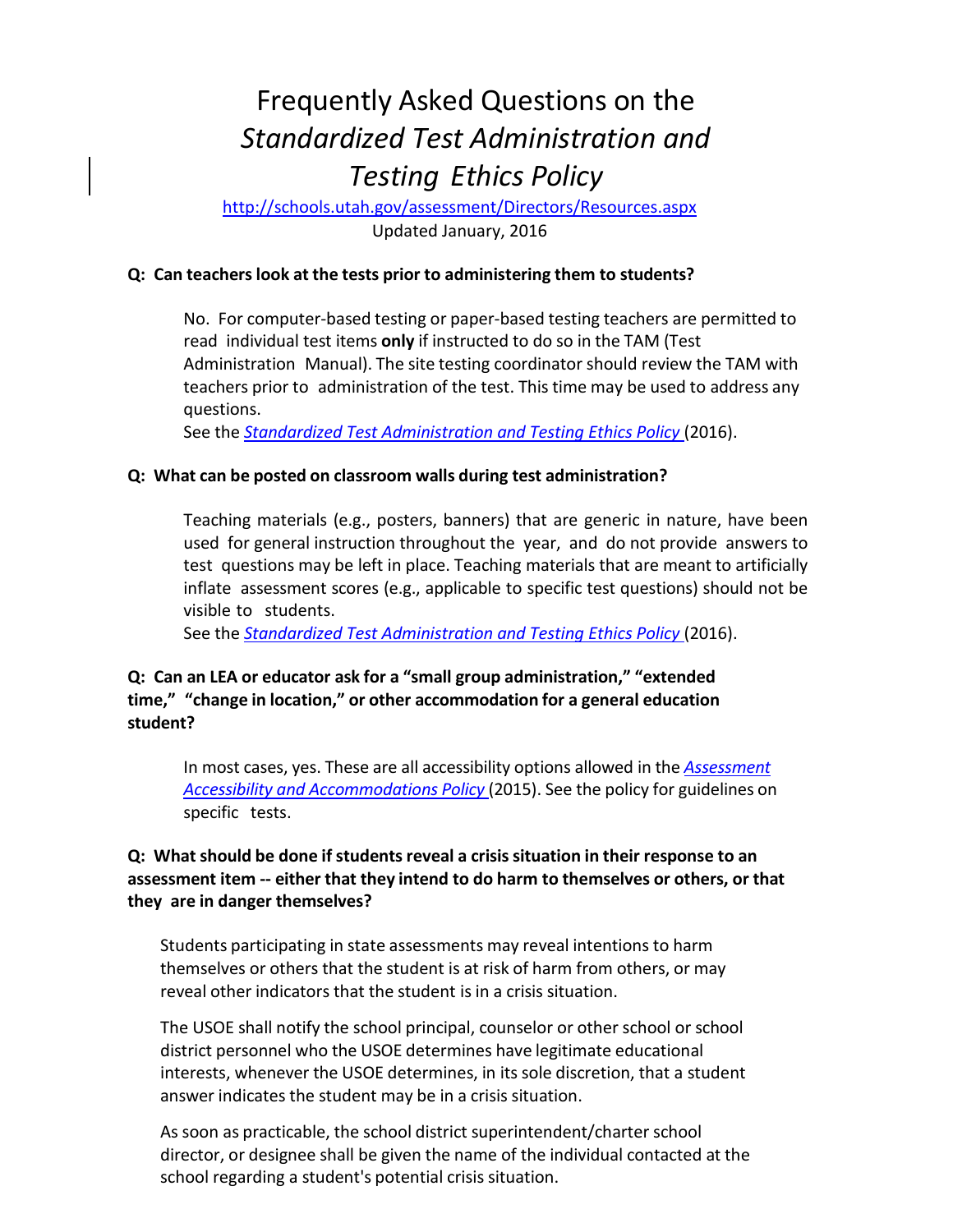The USOE shall provide the school and district with a copy of the relevant written text.

Using their best professional judgment, school personnel contacted by USOE shall notify the student's parent, guardian or law enforcement of the student's expressed intentions as soon as practical under the circumstances.

The text provided by USOE shall not be part of the student's record and the school shall destroy any copies of the text once the school or district personnel involved in resolution of the matter determine the text is no longer necessary. The school principal shall provide notice to the USOE of the date the text is destroyed.

School personnel who contact a parent, guardian or law enforcement agency in response to the USOE's notification of potential harm shall provide the USOE with the name of the person contacted and the date of the contact within three business days from the date of contact.

# **Q: Who isresponsible for appropriate testing practices(paraprofessionals, computer lab aides, etc.)?**

Any educator involved in the administration of an assessment is responsible for appropriate testing practices. A paraprofessional who has received the ethics and test administration training under the direction and supervision of a licensed teacher may administer SAGE assessments as an assistant proctor. See the **Testing Director [Resources](http://schools.utah.gov/assessment/Directors.aspx)** page for more information.

## **Q: How can test scores be used by teachers? Can SAGE results be used in a student's grade?**

Proficiency levels and scale scores on assessments are based on strong technical procedures. Raw scores should not be interpreted as having the same strength.

It is recommended that educators work in groupsto decide how state testing data should be appropriately incorporated into feedback and instruction. Schools and educators are encouraged to review state assessment data in a timely manner to identify strengths and weaknesses in student abilities and instruction. An LEA, school, or educator may not use a student's score on a state required assessment to determine: the student's academic grade, or a portion of the student's academic grade, for the appropriate course; or whether the student may advance to the next grade level.

For more information on the effective use of testing data, see the *Standardized Test [Administration](http://schools.utah.gov/assessment/Directors/Resources/EthicsPolicy.aspx) and Testing Ethics Policy* (2016) and the Testing [Director](http://schools.utah.gov/assessment/Directors/Resources.aspx) [Resources](http://schools.utah.gov/assessment/Directors/Resources.aspx) page.

#### **Q: What is a SAGE scaled score?**

Scaling is simply placing scores on a numerical scale intended to reflect a continuum of achievement or ability (Peterson, Kolen, & Hoover, 1989). Scoresare scaled for the majority of standardized tests developed for the State of Utah, including SAGE (ELA, math, and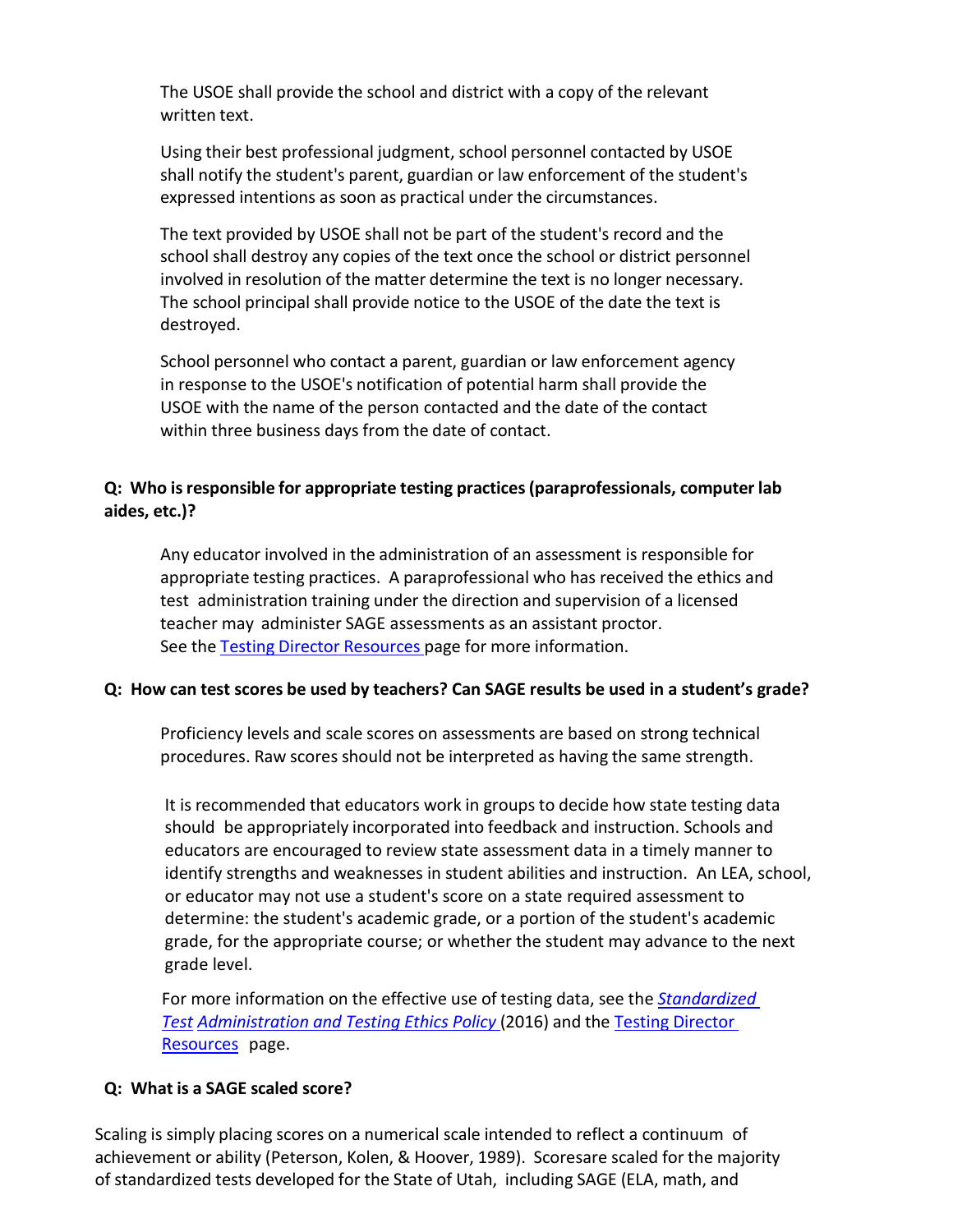science). Scaled scores offer the advantage of simplifying the reporting of results and of allowing comparability from one academic year to the next.

## **Q: If there is a discrepancy between SAGE scores and other related testscores, is this a sign of cheating?**

Not necessarily. Many factors contribute to student learning, and thus high SAGE scores for a student who scores significantly lower on another assessment does not guarantee that the student cheated.

Appropriate test proctoring and creating an environment where students do not feel threatened by test scores are the best ways to prevent student cheating.

#### **Q: What if a student has an electronic device during testing?**

Students are not allowed to have mobile phones or similar electronic devices in their possession during testing. Electronic devices create both the potential for added distractions due to noise and the possibility of cheating. Examples of cheating include students entering test information into their mobile phones, sending test information to others via text messaging, or taking pictures of the test from a concealed phone or other electronic device.

Proctors should take reasonable steps to ensure that students do not have these types of electronic devices during testing. If a proctor discovers an electronic device, it should be taken from the student during testing and returned to the student either after testing, or through the school/LEA regular protocol.

See the Test [Administrator](http://schools.utah.gov/assessment/SAGE.aspx) Manuals (TAMs) webpage for specific guidelines.

#### **Q: When can reference sheets be used?**

The reference sheets provided for some science courses should be used as instructional tools throughout the school year. When students become accustomed to using the reference sheets regularly as an aid to their studies, they will be more comfortable using them during a SAGE assessment. Students should not, however, use reference sheets during testing that have additional information added. For instance, a student cannot use a reference sheet that has extra formulas or examples of problems during a SAGE assessment.

See the Test [Administrator](http://schools.utah.gov/assessment/SAGE.aspx) Manuals (TAMs) webpage for specific guidelines.

## **Q: What does good test proctoring look like?**

Active test proctoring includes walking around the room to ensure each student is logged into the correct test and is at the correct workstation. Do this by checking that the name on the computer screen matches the name of the student sitting at the workstation.Active proctoring also includes ensuring information in the test administration manual  $(TAM)$  is followed exactly, actively walking around the room, and being aware of student behaviors during testing.